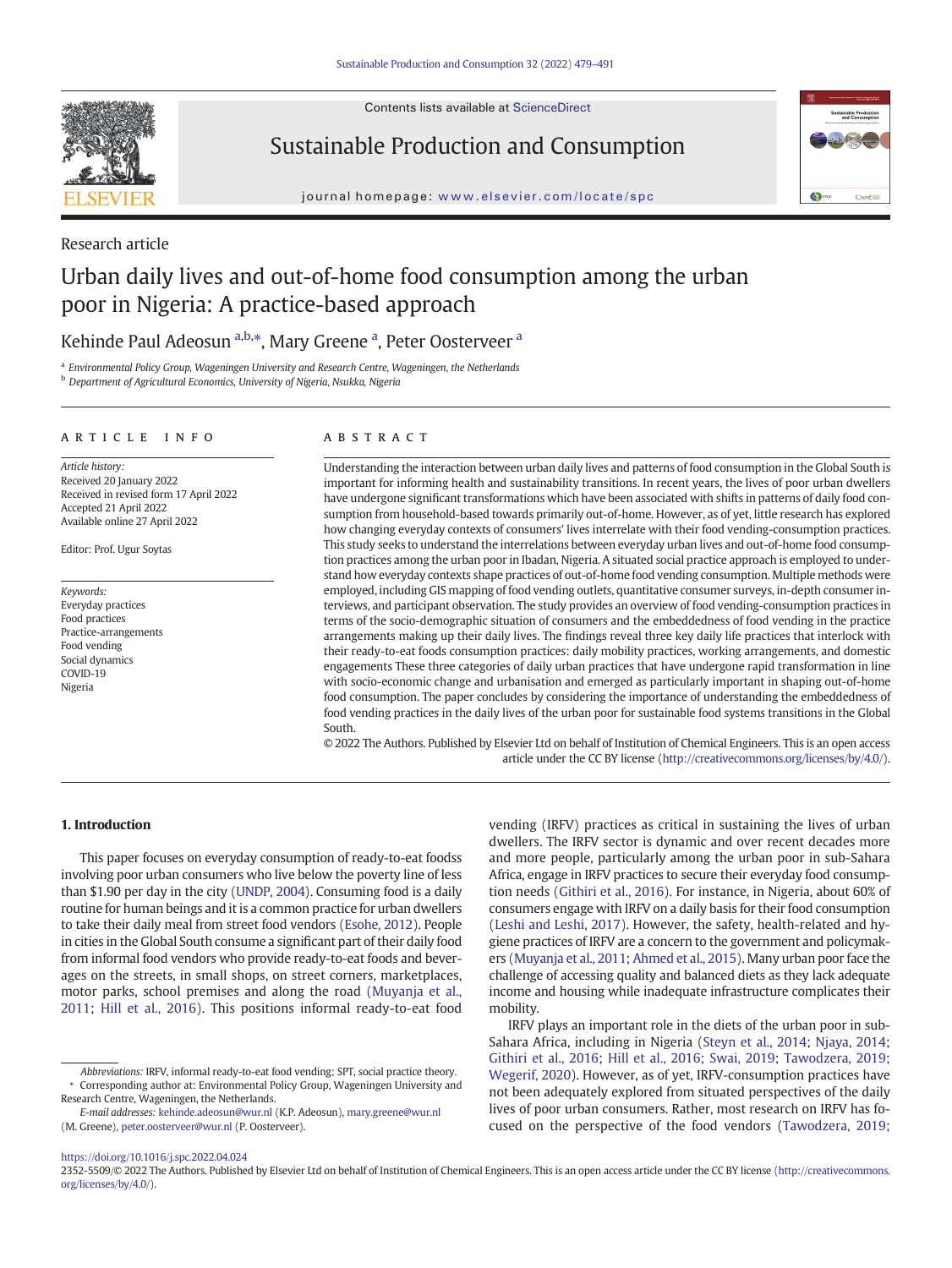[Resnick et al., 2019](#page-12-0)) or explored consumption with a focus on nutrition or on mapping aggregated demand side characteristics [\(Ogundari et al.,](#page-12-0) [2015](#page-12-0); [Leshi and Leshi, 2017\)](#page-12-0). For example, a quantitative analysis has identified IRFV-consumption as being inversely related to education level, income level and age, as well as to opportunity costs in terms of time availability of householders [\(Ogundari et al., 2015](#page-12-0)). Such work has revealed that IRFV-consumption is predominantly practiced by poorer, less educated and younger consumers. Furthermore, nutritionfocused studies have indicated that consumers relying on out-of-home food vending are vulnerable to unhealthy, monotonous diets with low levels of food diversity as food vendors mostly sell fried, high calorie and high energy foods ([Morgan, 2015](#page-12-0)). In general, these studies find that food away from home, including street foods, is higher in fat, less healthy and of lower nutritional quality than food prepared at home ([Mwangi et al., 2002;](#page-12-0) [Namugumya and Charles Muyanja, 2011\)](#page-12-0). They call for a reduction in the consumption of out-of-home food in favor of home-based food. Such quantitative and nutrition-focused insights point to the socially differentiated nature of IRFV-consumption among the lives of the urban poor. However, while this is important in painting an aggregate picture of the demand characteristics of IRFVconsumption, little research has yet explored how these dynamics play out in terms of the lived, qualitative experiences of poor urban consumers. As a result, little is known on how the everyday contexts of consumers' lives interrelate with their food vending-consumption practices. Furthermore, extant aggregate accounts fail to differentiate among food vending experiences in terms of diversity and health of foods provisioned (see [Adeosun et al., 2022\)](#page-12-0) nor do they consider the social and economic role of food vending in urban communities (see [Swai, 2019](#page-12-0)). For example, [Adeosun et al. \(2022\)](#page-12-0) found that the diversity of foods provisioned varies greatly between vendors of traditional and processed food, with the former offering more healthy and nutritionally rich foods. A more nuanced understanding of IRFV-consumption practices as they are performed in daily urban lives is needed to consider the contexts and situations in which consumers participate in more or less healthy out-of-home food consumption practices.

As of yet, little research has explored when, how, and why consumers opt for the different street foods options in relation to the wider everyday contexts of their lives. To understand these interconnections, this research adopts a social practice-informed approach which recognizes the embeddedness of food consumption within the broader arrangement of practices comprising daily life [\(Southerton,](#page-12-0) [2020\)](#page-12-0). Most research that examines temporal and embedded dynamics of consumption in the daily life contexts has been conducted in Global North settings (e.g. [Zukin, 1998;](#page-12-0) [Mohr et al., 2007;](#page-12-0) [Wertheim-Heck](#page-12-0) [and Raneri, 2019;](#page-12-0) [Southerton, 2020](#page-12-0)) with yet little work that adopts a practice-arrangement analysis in Global South settings, particularly in relation to out-of-home food consumption practices. Work in developed country settings e.g. [Burgoine and Monsivais \(2013\)](#page-12-0) work and commuting patterns, have contributed to foodscape exposure to takeaway food outlets. However, yet little to no work has investigated outof-home food consumption as it is embedded within the intersecting practices making up the lives of the urban poor in Global South contexts. This is important when considering how broader processes of socioeconomic transition associated with work, infrastructure and migration within urbanizing environments in the Global South are influencing the daily life engagements and food consumption practices of urban consumers.

Previous studies have taken economic and nutrition perspectives to analyze out-of-home food consumption from the perspective of households or individuals as a unit of analysis without analysing how food consumption is connected with other practices ([Ogundari et al., 2015](#page-12-0); [Leshi and Leshi, 2017;](#page-12-0) [Raaijmakers et al., 2018\)](#page-12-0). Most apply rational choice approaches that see out-of-home food consumption as primarily the result of conscious and deliberate choice-making by individual buyers. In this study, we depart from this work by instead applying a Social Practice Theory approach to understand and analyze how daily lives interrelate with everyday out-of-home food consumption as routinized practices. The study unravels its empirical evidence from these daily routines as people engage with their day-to-day activities. In doing so, we analyze arrays of interconnections between food-related lifestyles and out-of-home food consumption as bundles of practices as they are connected, performed and structured in relation to other practices in daily life as well as wider food systems of provision.

Specifically, the following research question guides the analysis in the paper: In what ways can out-of-home food consumption practices be understood as being shaped by the daily lives of urban poor consumers in the context of urban food provisioning? Applying a situated social practice analysis, the focus is on mapping out-of-home food consumption practices in terms of their meanings, performances and embeddedness within daily lives and practice arrangements. In what follows, we first elucidate on the practice theoretical conceptual framework underpinning the analysis, followed by a description of the methodological approach and research context. The remainder of the paper then presents and discusses findings concerning out-of-home food consumption and its embeddedness in daily practice arrangements and the implications of this for food systems transitions in the Global South.

## 2. Literature review

#### 2.1. Out-of-home food consumption practices

Previous studies have analyzed how street foods influence consumption patterns of urban consumers ([Hill et al., 2016;](#page-12-0) [Gupta et al.,](#page-12-0) [2018\)](#page-12-0); as well as consumer attitudes and behavior towards risk and hygiene in ready-to-eat food vending ([Gupta et al., 2018](#page-12-0)). Earlier research has also looked into food preferences, purchasing habits and nutritional characteristics of food that is routinely purchased and consumed by street food consumers ([Simopoulos and Bhat, 2000;](#page-12-0) [Hill et al., 2016\)](#page-12-0). Different food demand attributes such as the convenience of fast food have also been studied [\(van der Horst et al., 2011](#page-12-0)). According to this literature, different food demand attributes influence consumers' attraction to street foods [\(Edwards, 2013](#page-12-0)). The consumption interests of people on street foods are changing, increasing, and taking on a more dynamic dimension in their preferences and attributes. [Table 1](#page-2-0) shows previous related studies on out-of-home food consumption from different perspectives and their findings. To date, most work has been conducted through quantitative methods and approaches that emphasize individual choice and behaviours. Little work has been conducted through a situated, sociological perspective that can uncover insights into how wider societal and daily life contexts influence consumers'street food practices. In progressing a novel practice investigation of out-of-home street food consumption among urban poor consumers in Nigeria, this research begins to address this gap.

## 2.2. Applying social practice insights to out-of-home food consumption

Departing from perspectives that view food as an outcome of consumer choice, social practice theories have gained prominence as a means of studying food in a way that connects daily life to wider contexts, including food environments and interconnecting systems of provision ([Wertheim-Heck and Raneri, 2019](#page-12-0)). Such work has revealed the importance of situated, practice analysis for uncovering the complex social processes shaping how and why people consume the way they do in various social, cultural and food environment contexts. Previous literature revealed that daily life actions, such as work, and mobility patterns, have exposed consumers to food vending outlets [\(Burgoine and](#page-12-0) [Monsivais, 2013](#page-12-0)). However, it is unclear in the literature how these daily life contexts interlock with and shape out-of-home food consumption practices. For instance, in many Global South settings, urban life is comprised of complex daily life activities which can configure certain patterns of out-of-home consumption practices, for example, due to distances from residential areas to workplaces and also inadequate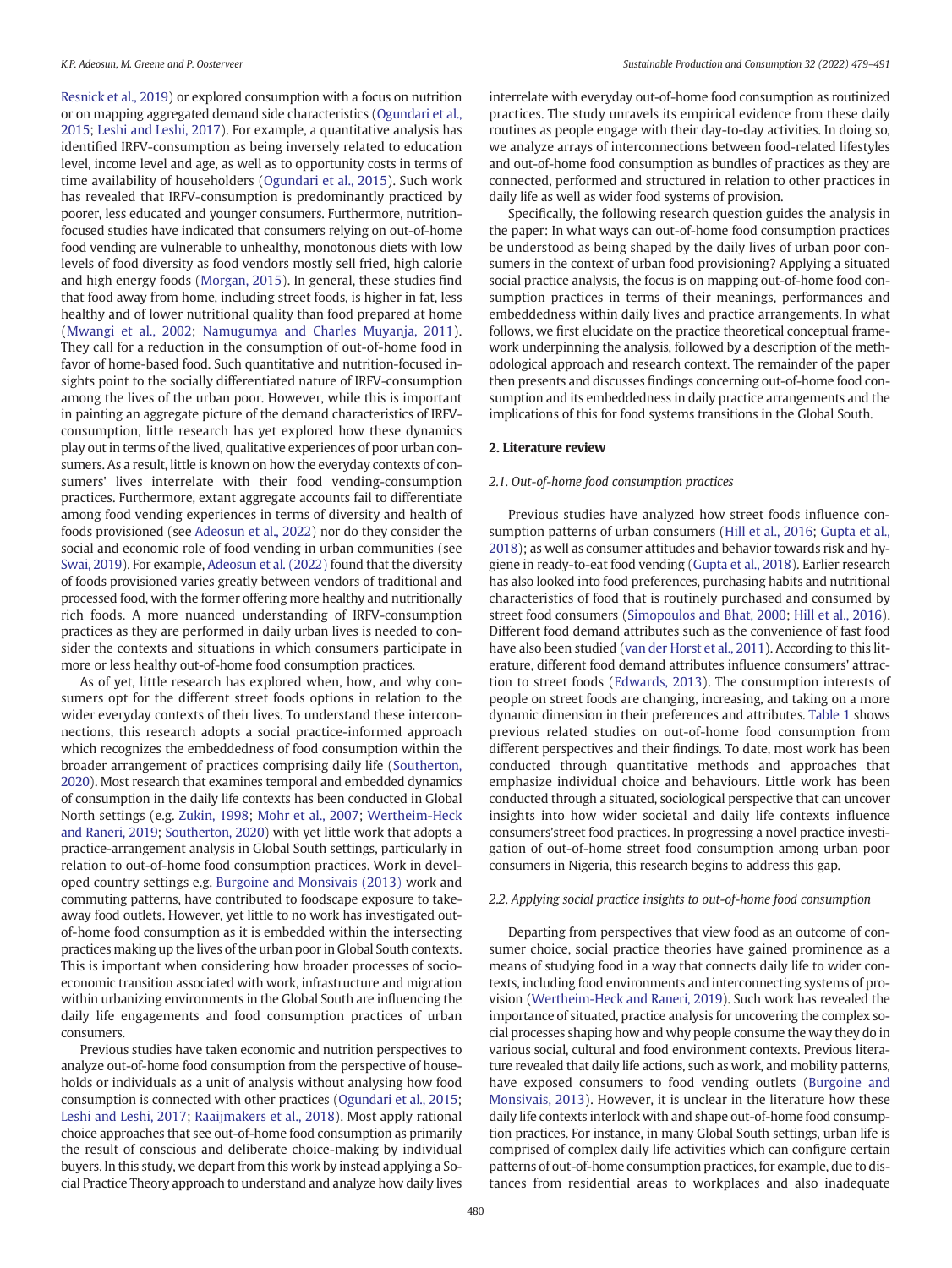#### <span id="page-2-0"></span>Table 1

Findings of previous literature relating to out-of-home food consumption.

| Authors                          | Period Title |                                                                                                                                 | Discipline/methodology | Main findings                                                                                                                                                                                                                                 |
|----------------------------------|--------------|---------------------------------------------------------------------------------------------------------------------------------|------------------------|-----------------------------------------------------------------------------------------------------------------------------------------------------------------------------------------------------------------------------------------------|
| Ogundari et al.                  | 2015         | Household demand for food away from home<br>(FAFH) in Nigeria: the role of education                                            | Economics/quantitaive  | Household income and households with younger age cohorts increase<br>the probability of consuming Food away from home.                                                                                                                        |
| Thornton et al.                  | 2013         | Employment status, residential and<br>workplace food environments: Associations<br>with women's eating behaviours               | Nutrition/quantitative | Employment status did not modify the associations between<br>residential food environments and eating behaviours. Having access to<br>healthy foods near the workplace was associated with healthier food<br>consumption.                     |
| Burgoine and<br><b>Monsivais</b> | 2013         | Characterising food environment exposure<br>at home, at work, and along commuting<br>journeys<br>using data on adults in the UK | Nutrition/quantitative | Work and commuting environments contributed to foodscape<br>exposure to takeaway food outlets.                                                                                                                                                |
| Bezerra et al.                   | 2013         | Consumption of foods away from home in<br><b>Brazil</b>                                                                         | Economics/quantitative | Consumption of food away from home in Brazil was reported by 40% of<br>respondents. This percentage decreased with age and increased with<br>income in all regions of Brazil and was higher among men and in urban<br>areas.                  |
| Miura et al.                     | 2012         | Socioeconomic differences in takeaway food<br>consumption among adults                                                          | Economics/quantitative | Takeaway foods made a greater contribution to energy, total fat,<br>saturated fat and fibre intakes among lower educated groups. Lower<br>likelihood of fruit and vegetable intakes were observed among "less<br>healthy" take away consumers |
| Karamba et al.                   | 2011         | Migration and food consumption patterns in<br>Ghana                                                                             | Economics/quantitative | Migration appears to increase overall food expenditures resulting in a<br>shift toward the consumption of potentially less nutritious categories<br>of food, such as sugar, beverages, and eating out.                                        |
| van der Horst et al.             | 2011         | Fast food and take-away food consumption<br>are associated with different lifestyle<br>characteristics                          | Economics/quantitative | Take-away food consumption was found to be associated with gender<br>(males), age (40–59 years), income, education (middle) and mental effort.                                                                                                |
| <b>Mutlu and Gracia</b>          | 2004         | Food Consumption Away from Home in Spain                                                                                        | Economics/quantitative | Income has a positive and significant effect on food consumption away<br>from home.                                                                                                                                                           |

housing facilities associated with overpopulation and rural-urban migration. Work and workplaces are mostly informally structured with no regular opening and closing times in the low-income areas. The urban poor may likely be experiencing these complex contextual conditions as they are of low income with inadequate financial stancds to overcome these challenges. Advancing on previous literature in the Global North, this study analyses the interlocking of daily life practices with out-of-home food consumption among the urban poor, a topic which is not well understood in either Global North or South contexts. Consuming food is a daily routine for human beings and closely connected with food provisioning while being rooted in socio-cultural and governance contexts. In contrast with the nutrition and economic studies of out-of-home food consumption conducted to date, the social practice framework we develop in this paper allows for uncovering how wider contexts of daily lives work to spur demand for out-of-home food and the emergence, expansion, and continued reproduction of IRFVconsumption practices.

In seeking to understand the interconnections between everyday life and out-of-home food consumption, the analysis in this paper draws on several concepts from practice theories, including Spaargaren and Van Vliet's conceptualization of consumption practices at the intersection of lifestyles and systems of provision [\(Spaargaren and Van Vliet, 2000\)](#page-12-0) and an understanding of lifestyles [\(Giddens, 1991\)](#page-12-0) as constituted by and made up of practice-arrangement bundles ([Schatzki, 2016\)](#page-12-0). We first draw on Spaargaren and Van Vliet's model to connect individual daily lives with wider systems of provision in understanding how practices emerge and sustain over time [\(Spaargaren and Van Vliet, 2000](#page-12-0)). In addition, we adopt a conceptualization of daily life practices as "more or less integrated sets of practices" ([Giddens](#page-12-0), 1991: 81) which comprise an individual's routine everyday activities and are held together in practicearrangement bundles ([Schatzki](#page-12-0), 2016). Understanding how links between practices form and are held together to maintain certain forms of consumption has been a central focus of practice theoretical analysis in food studies. For example, research in Global North contexts has studied the interlinks between food, mobility, and working practices, revealing, for example how different working arrangements (such as working from home or daily commuting), influence how food is purchased and consumed ([Southerton, 2020](#page-12-0); [Hoolohan et al., 2021](#page-12-0)). We build on this

work to apply our conceptual tools to advance insights into how food vending-consumption practices intersect with the daily lives of urban poor consumers in a Global South context (See Fig. 1). Fig. 1 seeks to represent how daily life practice arrangement bundles connect with wider food systems of provision of food vending practices to shape out-of-home food consumption practices.

This study examines how out-of-home food consumption among the urban poor is embedded within and shaped by daily life practices and practice-arrangement bundles. Specifically, it explores how intersecting social practices in daily life comprising urban everyday actions and systems of provision, shape the performance and patterns of street foods consumption among urban dwellers. Attention is paid to different kinds, forms, and patterns of IRFV-consumption, including processed and more healthy traditional food vending, and its relation to wider contexts of poor urban consumers' lives. The wider urbanizing environment is shaping how daily practice arrangement bundles interplay, intersect, and co-evolve with out-of-home food vendingconsumption practices (Fig. 1). The paper analyzes these from a situated everyday life perspective.



Fig. 1. Diagram showing the interconnections of arrays of practices.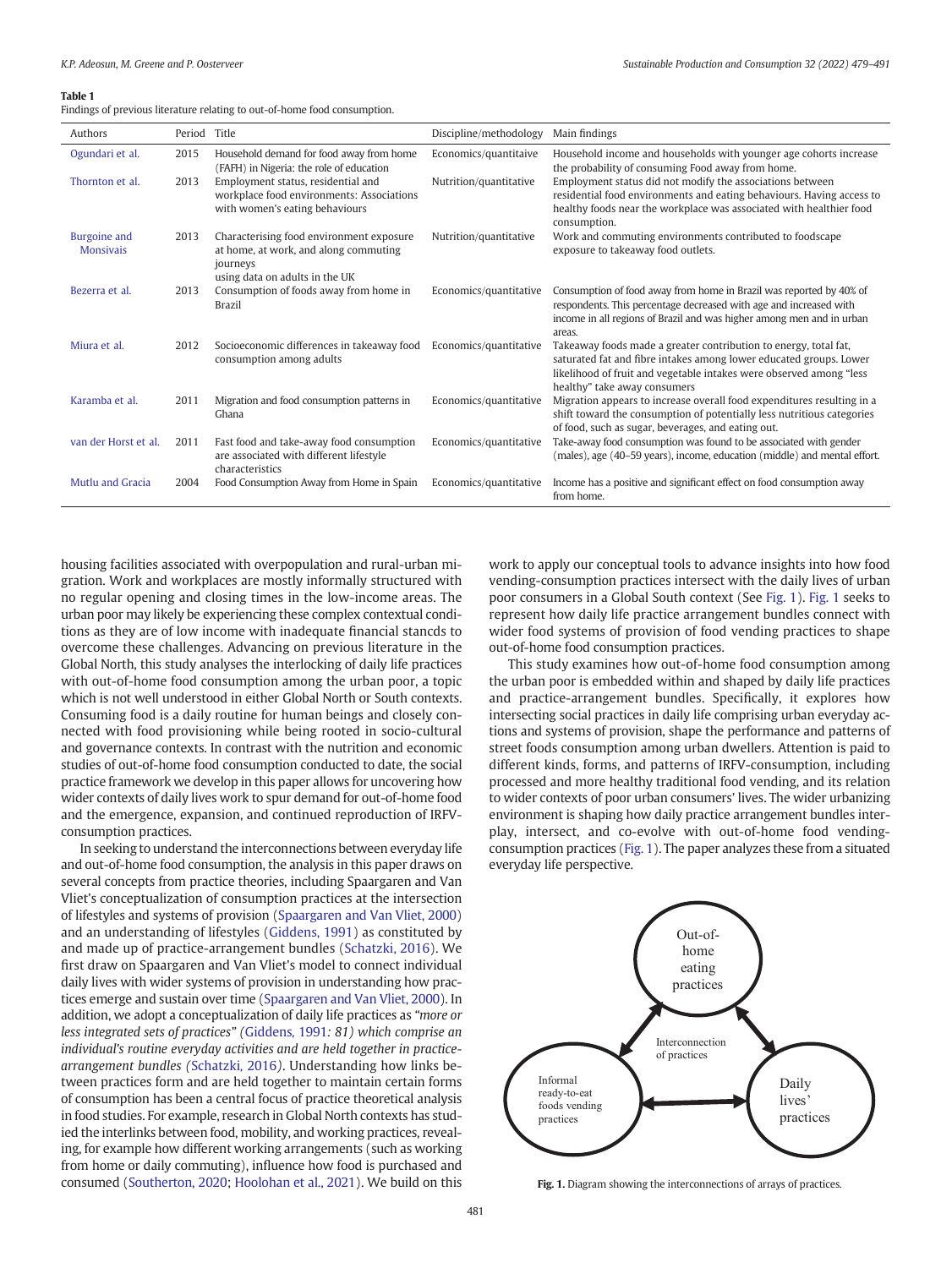### 3. Material and methods

#### 3.1. Research context

This research explores the embeddedness of IRFV-consumption practices in the daily lives of low-income urban residents in Ibadan, Nigeria. We selected the urban poor because they constitute the majority of the city inhabitants and are most vulnerable in terms of accessing a healthy and balanced diet. Even though some middle-income groups also consume ready-to-eat foods, the majority of the out-of-home consumers are low-income earners because ready-to-eat food is cheap, so with little money they can buy food. Most of these people live below the urban poverty line of \$1.90 per day ([UNDP, 2004](#page-12-0)) and the Nigeria national minimum wage of Naira 30,000 (\$77) per month and far below the average income of Naira 339,000 (\$880) per month. This research builds on previous studies using nutrition and economic perspectives on food consumption ([Raaijmakers et al., 2018\)](#page-12-0), in order to more explicitly advance insights into the socio contexts shaping food consumption. Ibadan houses different research institutes and one of them is the International Institute of Tropical Agriculture (IITA). The city has about 4 million inhabitants [\(Adelekan, 2016\)](#page-12-0) and is highly multicultural, bringing together people from different parts of Nigeria and from around the world. Administratively, Ibadan consists of eleven Local Government Areas (LGAs), seven located in the Northern part of the city, three in the Southern part, and one at the boundary between the Northern and Southern parts.

Ibadan is a dynamic city with important social and economic functions. It is the capital of Oyo State and located in the Southwest of Nigeria. It is one of the four big cities in Nigeria in terms of city development and population. The city has a complex food system in which ready-to-eat food vending is very prominent.

The research was carried out in the low-income areas of Ibadan to investigate the IRFV-consumption practices of the urban poor. The study adopted a contextualized sampling format whereby consumers were recruited from a range of IRFV outlets.<sup>1</sup> Information about lowincome urban areas was collected from the state ministry and used to select the Local Government Areas (LGAs) to be included in the study. The researcher selected two LGAs from the north, one LGA from the south, and one LGA from the center, making a total of four LGAs. Two communities were selected from each of the four selected LGAs to make a total of eight communities identified for the study. The selected LGAs and communities were: (1) Ibadan northwest LGA, selected communities Ologuneru and Eleyele; (2) Lagelu LGA, selected communities Akobo and Iyana church; (3) Ido LGA, selected communities Apata and Apete; and (4) Southwest LGA, and selected communities Odo-ona and Osasimi.

#### 3.2. Mapping and categorizing food vending

In order to identify and recruit consumers at different IRFV outlets, the principal researcher (first author) and four field officers who are MSc students of the University of Ibadan, Nigeria mapped the food vending outlets in the selected eight low-income communities using Geographical Information System (GIS) software from the period of (July–September 2020). GIS mapping was completed by the team involving the first author and four field assistants. The purpose of this aspect of the methodology was to represent and analyze the food vending environment in the selected communities and to aid the sampling of food vending outlets for participating in the qualitative interviews and survey. ArcGIS 10.5 software was used to develop maps with a scale of 1: 16,093,440 for the Northern part of Ibadan and 1: 8,046,720 for the Southern part of Ibadan. 686 food vending outlets were mapped and presented on a map ([Fig. 2\)](#page-4-0).

These food vendors were categorized into: (1) Traditional Food Vendors (serving primarily local foods such as cooked rice, yam, soup, pounded yam, eba and amala; (2) Processed Food Vendors (fried foods, snacks and beverages); and (3) Unprocessed Food Vendors (fruits and vegetables) (see [Adeosun et al., 2022](#page-12-0) for a detailed account of these food vending categories). In this study, traditional food is referred to as locally made meals, that is often of healthier and more diverse food quality, while processed food is mostly snacks such as meat or fish pie, crisps/chips, biscuits, and highly processed and fried food of lower health and nutritional value ([Adeosun et al.,](#page-12-0) [2022](#page-12-0)). Most out-of-home food provisions in Ibadan fall within these categories. As outlined in [Tables 2](#page-5-0), 319 traditional, 269 processed and 98 unprocessed food vending outlets were mapped in the selected communities in Ibadan.

#### 3.3. Data description, collection and analysis

In this study, we deployed a mixed-method approach which included GIS mapping of food vending outlets, a survey questionnaire to collect quantitative information on the socio-economic attributes of the consumers and some of their food consumption behaviours, and finally qualitative in-depth interviews to gather insights into their foodrelated everyday life practices.

Primary data was collected through surveys by administering questionnaires to the consumers, semi-structured in-depth interviews were done following a list of interview guide (see attached Supplementary Information for questionnaire and interview guide) and participant observation. The methodology involved a number of steps that involved first mapping and categorizing out-of-homefood-vending (as described above) and then selecting a smaller number of outlets from which to survey and interview consumers and engage in participant observation to generate an understanding of IRFV practices and their embeddedness in different consumer life contexts.

Within the eight communities, we selected 60 vending outlets from all mapped food vending outlets which cut across the food vending categories. This included 30 traditional food vendors, 20 processed food vendors, and 10 unprocessed food vendors to make a total of 60 food vending outlets ([Table 3](#page-5-0)). The food vending outlet selection was based on capturing vendors across the three categories as well as the consent of the food vendors to allow us to stay at their outlet and conduct observations and the survey. The onsite surveys conducted at these outlets were undertaken by the principal investigator (first author) and four field research assistants of the University of Ibadan. A total of 451 surveys with out-of-home food consumers were completed (see [Table 3](#page-5-0) for a breakdown of the number of consumers surveyed according to the IRFV outlet categories selected). The researchers stayed put in the selected food vending outlets during the morning, afternoon, and evening and during different days of the week and conducted the survey with consumers as they visited the vendor for purchases. The purpose of the survey was to generate an overview of the socio-demographic characteristics of the consumers and assist in the recruitment of a diverse sample of consumers to partake in more in-depth qualitative interviewing. The survey captured information such as income, age, marital status, occupation, and the type and frequency of meals eaten out by the consumer.

To further explore the consumers' experiences, IRFV-consumption practices and daily lives, a sub-sample of 45 consumers was selected for further qualitative interviewing. These interviews were undertaken with the consumers at a later date at a location of their choice (such as their home or a public place). From the category of traditional food vending, 20 consumers were selected, 15 from the category of processed food vending, and 10 from the category of unprocessed food vending (See [Table 3](#page-5-0)). In addition to seeking a broad representation across the food vending categories, the interview sampling strategy sought to obtain diversity in terms of wider characteristics of consumers

 $1$  See related research conducted by the authors that focused on the experiences and practices of food vendors themselves [\(Adeosun et al., 2022](#page-12-0))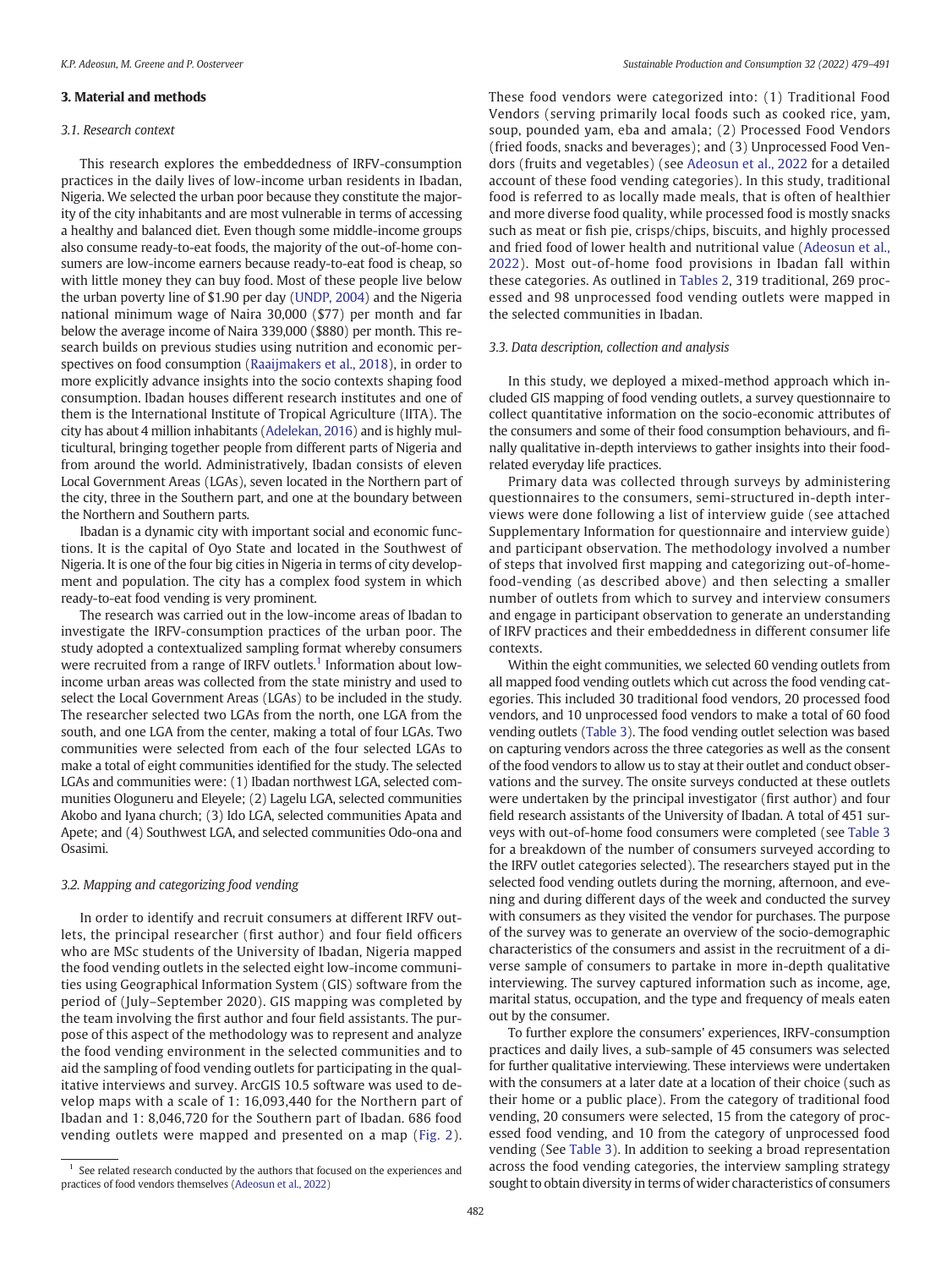<span id="page-4-0"></span>

Fig. 2. Map of the study location.

concerning for example their age, occupation, and family situation. Written and verbal consent was obtained from all participants. A practice-informed interview schedule structured the discussions on citizen's practices concerning their out-of-home IRFV-consumption and its embeddedness in their daily lives. Each interview lasted approximately 30 to 45 min.

Insights from the survey and the interviews were complemented with participant observation of the consumers buying and eating food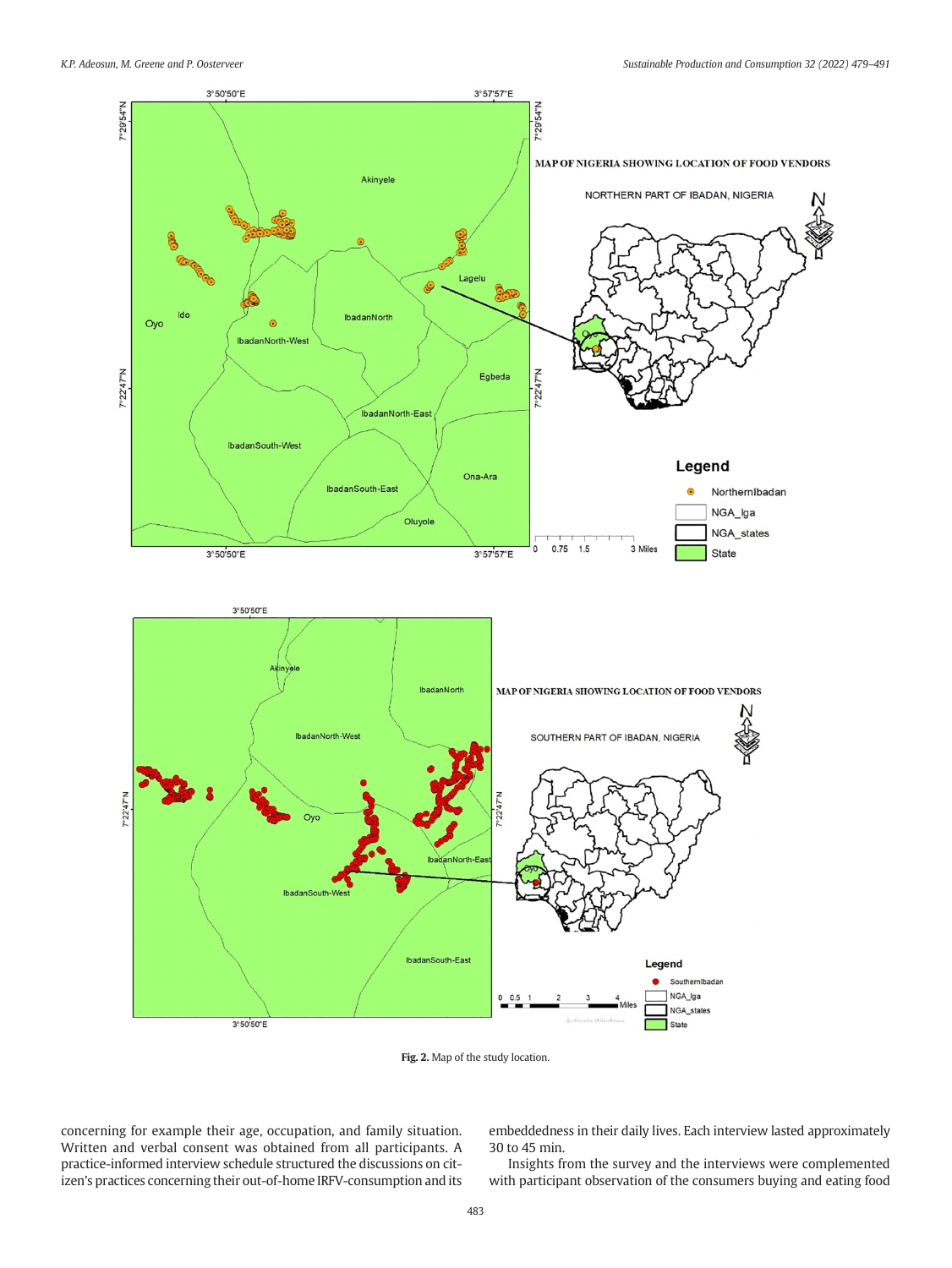#### <span id="page-5-0"></span>Table 2

Mapping results of the selected communities.

| Frequency | Percentage (%) |
|-----------|----------------|
| 319       | 46.51          |
| 269       | 39.21          |
| 98        | 14.28          |
| 686       | 100            |
|           |                |

at the food vending outlet. The survey and the (passive) participant observation took place concurrently in the food vending outlet. The researchers were placed there for several days of the week.

Data were recorded and subsequently transcribed and analyzed using qualitative analysis software (Atlas ti.). An inductive analysis method was applied to identify themes and sub-themes in the interconnections between daily lives and food consumption practices. Data was collected in the period from March to May 2021. Participant interview data were compared against socioeconomic indicators and contexts to understand how their daily lives interrelate with their out-of-home food consumption practices. Further analysis was done within each indicator to identify additional variation. The following socioeconomic indicators were used: gender, age bracket, occupation, income, marital status, and living situation. Although, this study was conducted during the COVID-19 pandemic, in Nigeria all lockdown measures had been officially lifted and the food vendors were operating during this period. In addition, all precautionary COVID-19 measures were taken with the interviewees such as keeping 1.5 m. social distancing and wearing a facemask by the respondents and the interviewers.

## 3.4. Quantitative research

Quantitative survey data were collected at food vending outlets which were purposively selected from the results of our GIS mapping. The consumers for the study were randomly selected. To examine the causal relationships between out-of-home food consumption and socio-economic factors, we employ Ordered Probit regression analysis. The response variable is an ordered variable: whether food is consumed out of home (1) occasionally; (2) sometimes; and (3) regularly. The Ordered Probit model was analyzed with STATA packages.

The model for the regression is as follows:

## Freq of out  $-$  of  $-$  home food consumption

- $= b_0 + b_1*$ gender +  $b_2*$ age +  $b_3*$ trading +  $b_4*$ artisan
	- + b<sub>5</sub>∗marital status + b<sub>6</sub>∗living situation + log b<sub>7</sub>∗income
	- + b<sub>8</sub>∗breakfast lunch dinner + b<sub>9</sub>∗breakfast lunch + b<sub>10</sub>∗lunch
	- $+ b_{11} *$ distance workplace to foodoutlet
	- $+$  b<sub>12</sub>∗distance home to workplace  $+ \epsilon$

To test for the collinearity of the explanatory variables, we conduct the correlation coefficient matrix. The results confirm that the explanatory variables have no significant multi-collinearity.

#### Table 3

Showing number of initiatives collected for the paper.

| Food vending outlet         | Selected food<br>vending outlets<br>for survey | Surveyed | Consumers selected for<br>consumers interview per food<br>vending category |
|-----------------------------|------------------------------------------------|----------|----------------------------------------------------------------------------|
| Traditional food<br>vendors | 20                                             | 211      | 30                                                                         |
| Processed food<br>vendors   | 15                                             | 143      | 20                                                                         |
| Unprocessed food<br>vendors | 10                                             | 97       | 10                                                                         |
| Total                       | 45                                             | 451      | 60                                                                         |

## 4. Results

In presenting our findings, we first provide an overview of the socioeconomic attributes of the consumers. We also analyzed the quantitative empirical causal relationships between the frequency of out-ofhome food consumption and socio-economic factors. Building on this we then draw on the qualitative interview data and participant observations, to present an analysis of the embeddedness of food vendingconsumption in the daily lives of urban poor.

## 4.1. Brief description of socioeconomic attributes of out-of-home food consumers

Socioeconomic attributes of the out-of-home consumers are presented in [Table 4](#page-6-0). Reflecting the findings from previous research, the survey indicated that most out-of-home food consumers are lowincome young adults, ranging from 21 to 44 years. About 48.7% of all consumers earn an income between Naira 10,000 and 40,000 per month, indicating they are very low-income earners receiving far below the Nigerian national average of Naira 339,000 per month. The survey recorded a slightly higher number of males (54.5%) compared to females (45.5%) taking their food from food vendors. This aligns with findings from [Hill et al. \(2016\)](#page-12-0) who recorded more male (55.6%) than female (44.2%) food vending consumers. In terms of occupation, the majority of out-of-home food consumers are traders ('trading' - 41.9%) or skilled craft workers ('artisan' - 38.4%). Concerning their family situation, 52.3% of out-of-home food consumers are married and 45.9% are single. See [Table 4](#page-6-0) for a detailed overview of these socioeconomic characteristics. Regarding the out-of-home eating habits of the consumers surveyed, eating out is a common practice, with 33.6% of the respondents reporting that they eat most of their meals out regularly and 47.7% record eating out sometimes. However, more specific questioning revealed that the majority (56.8%) ate at least one meal out daily, 25.3% eat two meals out daily and a smaller group (14.6%) eat all three meals out daily. This resonates with findings from [Hill](#page-12-0) [et al. \(2016\)](#page-12-0) that most consumers (43%) bought street foods two to three times per week, while a significant number (38.3%) bought street foods almost every day, with 19% buying street foods about once a week or once or twice a month. Among the main meals of the day, lunch is consumed out-of-home by 41.9% of all consumers, breakfast by 16.6%, while 20.4% eat both their breakfast and lunch out-of-home.

#### 4.2. Frequency of out-of-home food consumption

Table 5 ([Appendix A](#page-11-0)) presents the regression results for the frequency of out-of-home food consumption and predictive variables. The results reveal that socio-economic factors are important determinants of the frequency of out-of-home food consumption. Although some factors are not statistically significant, they have an expected directional relationship with the frequency of out-of-home food consumption. Occupations such as trader and artisan are positively and statistically significantly related to the frequency of out-of-home food consumption. The distance from the workplace to the food outlet is another factor determining why consumers engage in street foods on a regular basis. Regarding the kind of meals eaten out, our empirical findings reveal that some consumers access all their daily meals from street vendors on a regular basis, while others access their breakfast and lunch on a regular basis. This confirms the importance of street foods for the food security of poor consumers.

## 4.3. Interconnections between consumers' socio-economic contexts and out-of-home food consumption practices

The analysis revealed different socio-economic contexts of consumers' lives and the interrelations of this with out-of-home food consumption. Our findings reveal that both young and middle aged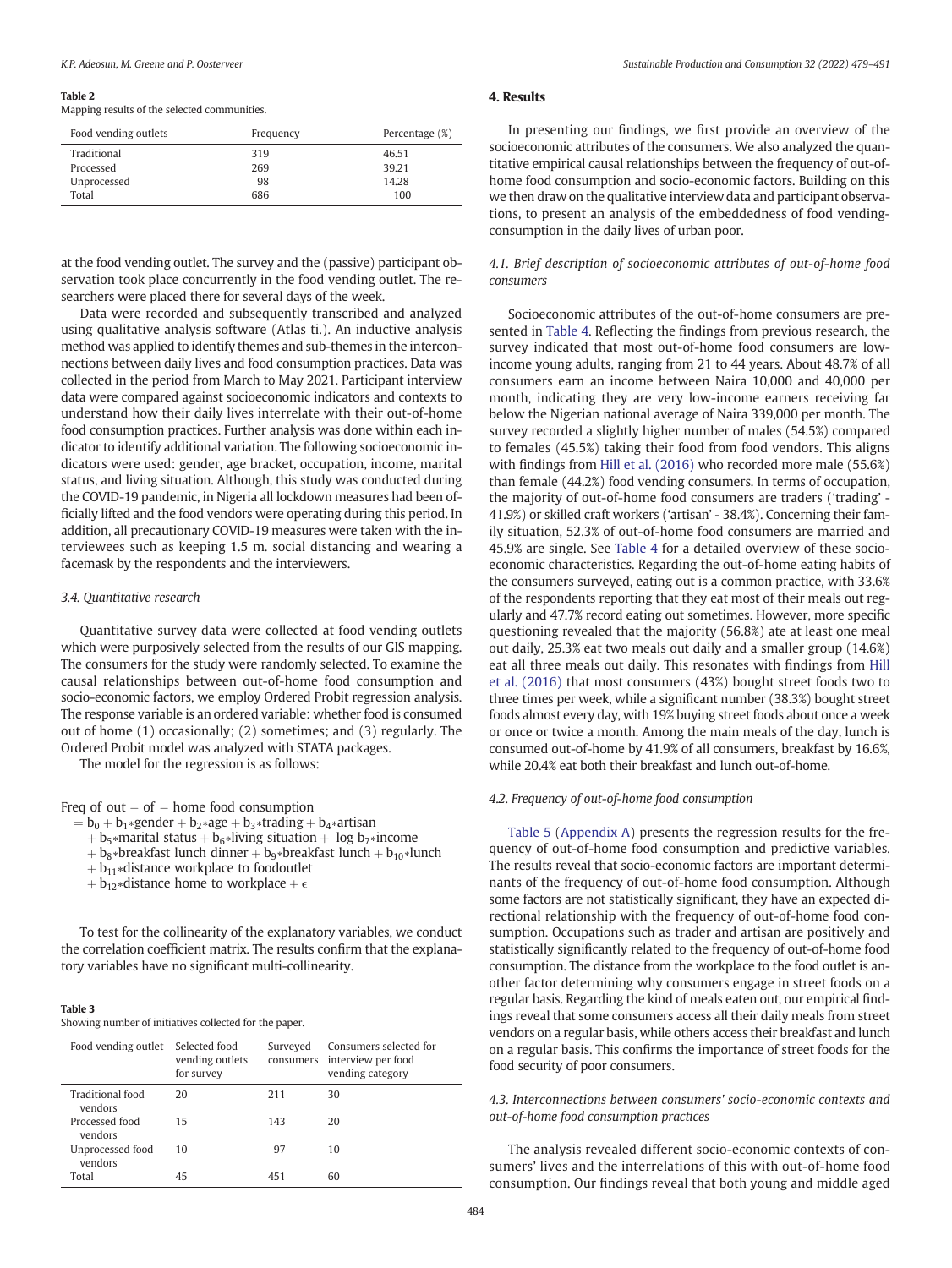#### Table 4

Socio-economic characteristics of out-of-home consumers.

| <b>Attributes</b>                         | definition                        | freq         | - %         | Mean<br>(standard<br>deviation) |
|-------------------------------------------|-----------------------------------|--------------|-------------|---------------------------------|
| Age                                       |                                   |              |             | 33.044                          |
|                                           |                                   |              |             | (0.551)                         |
|                                           | >20                               | 62           | 13.7        |                                 |
|                                           | $21 - 32$<br>$33 - 44$            | 187          | 41.5        |                                 |
|                                           |                                   | 128          | 28.4        |                                 |
|                                           | 45 and above                      | 74           | 16.4        |                                 |
| Gender                                    |                                   |              |             |                                 |
|                                           | Female                            | 208          | 45.5        |                                 |
|                                           | Male                              | 243          | 54.5        |                                 |
|                                           |                                   |              |             |                                 |
| Occupation                                | No job                            | 9            | 2           |                                 |
|                                           | Trading                           | 189          | 41.9        |                                 |
|                                           | Artisan                           | 173          | 38.4        |                                 |
|                                           | Student                           | 43           | 9.5         |                                 |
|                                           | Civil servant                     | 35           | 7.8         |                                 |
|                                           | Farmer                            | 2            | 0.4         |                                 |
|                                           |                                   |              |             |                                 |
| Income                                    |                                   |              |             | 38,671.84                       |
|                                           |                                   |              |             | (1284.84)                       |
|                                           | $>$ #10,000                       | 68           | 15          |                                 |
|                                           | #10001-40,000                     | 220          | 48.7        |                                 |
|                                           | #40001-60,000<br>60,001-and above | 94           | 21<br>15.3  |                                 |
|                                           |                                   | 69           |             |                                 |
| Marital status                            |                                   |              |             |                                 |
|                                           | Single                            | 207          | 45.9        |                                 |
|                                           | Married                           | 236          | 52.3        |                                 |
|                                           | Widow                             | 6            | 1.4         |                                 |
|                                           | Divorce                           | 2            | 0.4         |                                 |
| Living situation                          | Living with family                | 365          | 80.9        |                                 |
|                                           | member                            |              |             |                                 |
|                                           | Living alone                      | 86           | 19.1        |                                 |
| Frequency of out-of-home food consumption |                                   |              |             |                                 |
|                                           | Regularly                         | 150          | 33.3        |                                 |
|                                           | Sometimes                         | 215          | 47.7        |                                 |
|                                           | occasionally                      | 86           | 19          |                                 |
|                                           |                                   |              |             |                                 |
| Part of meal eaten out                    |                                   |              |             |                                 |
|                                           | <b>Breakfast</b>                  | 75           | 16.6        |                                 |
|                                           | Lunch<br>Dinner                   | 189<br>13    | 41.9<br>2.9 |                                 |
|                                           | Breakfast/lunch                   | 92           | 20.4        |                                 |
|                                           | Breakfast/dinner                  | 8            | 1.8         |                                 |
|                                           | Lunch/dinner                      | 10           | 2.2         |                                 |
|                                           | Breakfast/lunch/dinner            | 64           | 14.2        |                                 |
|                                           |                                   |              |             |                                 |
| Most patroinised food vending category    |                                   |              |             |                                 |
|                                           | Traditional                       | 286          | 63.4        |                                 |
|                                           | Processed                         | 97           | 21.5        |                                 |
|                                           | Unprocessed                       | 68           | 15.1        |                                 |
| Location of food vending outlet           |                                   |              |             |                                 |
|                                           | Along the road                    | 202          | 44.8        |                                 |
|                                           | Market square                     | 69           | 15.3        |                                 |
|                                           | Along the street                  | 158          | 35          |                                 |
|                                           | Motor park                        | 21           | 4.7         |                                 |
|                                           | Work place                        | $\mathbf{1}$ | 0.2         |                                 |
|                                           |                                   |              |             |                                 |
| No. of meals eaten out daily              | Once                              | 256          | 56.8        |                                 |
|                                           | Twice                             | 114          | 25.3        |                                 |
|                                           | Three times                       | 66           | 14.6        |                                 |
|                                           | Four times                        | 15           | 3.3         |                                 |
|                                           |                                   |              |             |                                 |
| Distance from workplace to                |                                   |              |             | 0.101(0.008)                    |
| food outlet                               |                                   |              |             |                                 |
|                                           | $\ge 0.100$                       | 338          | 74.8        |                                 |
|                                           | 0.1001-0.700                      | 107          | 23.7        |                                 |
|                                           | $0.7001 - 1.3$                    | 5            | 1.1         |                                 |
|                                           | 1.3001 and above                  | 2            | 0.4         |                                 |
| Distance from home to                     |                                   |              |             | 5.234 (0.322)                   |
| workplace                                 |                                   |              |             |                                 |
|                                           |                                   |              |             |                                 |

<span id="page-6-0"></span>K.P. Adeosun, M. Greene and P. Oosterveer Sustainable Production and Consumption 32 (2022) 479–491

Table 4 (continued)

| <b>Attributes</b> | definition                                                            | freq                       | %                                | Mean<br>(standard<br>deviation) |
|-------------------|-----------------------------------------------------------------------|----------------------------|----------------------------------|---------------------------------|
|                   | $\geq 0.500$<br>0.5001-25.375<br>25.37501-50.250<br>50.2501 and above | 39<br>409<br>2<br>2<br>451 | 8.6<br>90.5<br>0.4<br>0.4<br>100 |                                 |

adults engage in the services of food vending. However, observation and quantitative results revealed that young adults are the most frequent in the food vending outlets. This aligns with previous research which has reported a positive relationship between being a young adult and out-of-home food consumption ([Ogundari et al., 2015\)](#page-12-0). Regarding occupation, the majority of the respondents work in informal jobs such as traders and artisans, and this informal work context influences the frequency of their out-of-food consumption. Most consumers in the informal job category reported that they eat most of their meals from food vendors. The finding further aligns with the quantitative results as trading and artisan work categories were found to have a positive and significant relationship with the frequency of out-of-home food consumption. This indicates that consumers who occupy informal jobs engage in food vendingconsumption on a regular basis (see Table 5 in [Appendix A\)](#page-11-0). The qualitative discussions revealed that such informal workers face work-related time constraints in their daily engagements due to the kinds of jobs they have.

"......I am a driver, I leave home as early as 4.30 a.m, so I don't have time to eat food at home because I must come early to queue in the motor park so that I can see morning customers carry, so I come to eat my here to breakfast and lunch often, (driver, age 48, male, live with family, distance commuted 3km)".

These jobs have significant temporal demands on daily life, with very early starts and late finishes. Furthermore, many low-income workers reported juggling multiple jobs to secure their income and interviews revealed that they reported feeling constrained in having sufficient time to prepare their food at home:

"......The reason I eat out-of-home is that ...I don't have time because of my work, most times I work in my workshop and I do outside work. My work is too demanding (welder, age 30, male, live alone, distance commuted 1.5km)".

Consumers with formal jobs patronize food vending but not as much as those with informal jobs. Those with formal, more secure work sometimes engage in the service of food vendors for their breakfast and a few take their lunch from processed food vending outlets but most have their dinner at home. This may be attributed to the fixed end of the working day for people with formal jobs while those with informal jobs often only stop working late in the evening. The following trader's comment highlights the constraints faced by informal workers and how this shapes their reliance on out-of-home food vending:

".....You see the nature of my work demands my time. People come here to play games. Some games close by 8:15 pm, another one closes by 9:30 pm, 12 pm, so there is no time to prepare my own food (trader, age 32, male, live alone, distance commuted 1km)".

The following participant's account also resonates with others in the sample: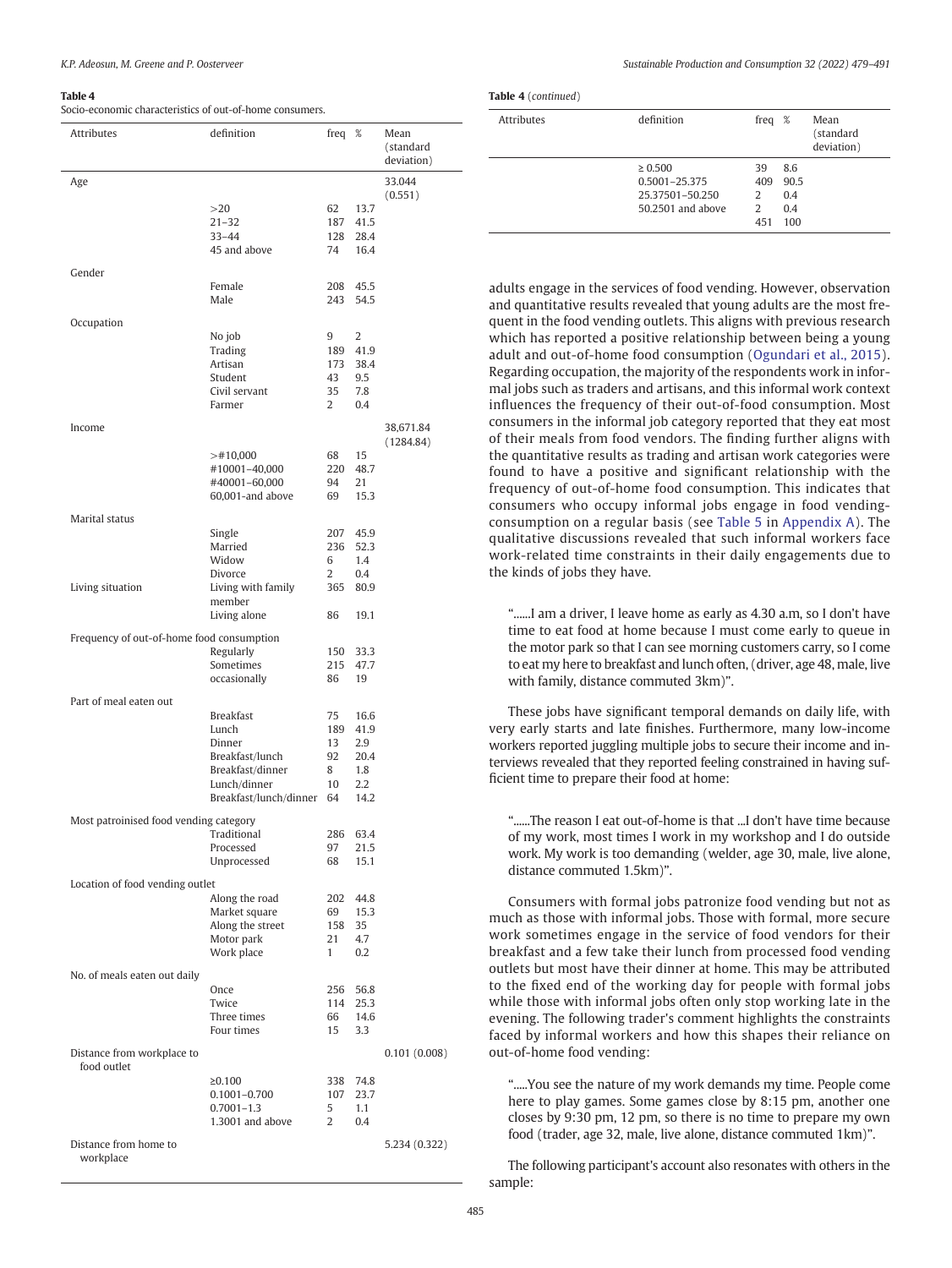".......I can't go through the stress of cooking at home after going through the stress at my place of work. I don't even have the time to be doing that, (carpenter, age 24, male, live alone, distance commuted 3.5km)."

Regarding the marital status of the out-of-consumers, our empirical results in Table 5 ([Appendix A\)](#page-11-0) show that consumers who are single eat out on regular basis. This was aligned with the story relayed by the consumers during the interview as the single and married gave us their own separate accounts on the frequency of out-of-home food consumption. The married consumers reported that though they patronize food vendors, it is not on a regular basis compared to unmarried. This is also evident in our quantitative results in Table 5 that married consumers engage the services of food vendors "sometimes".

Regarding the location of food vending outlets that consumers patronize, observation revealed that many out-of-home consumers who are commuters engage with food vendors who sell along busy roads. These consumers are commonly mobile informal workers or people walking along the road who most times engage with processed food vendors on the go to get food that can be eaten on the go or inside their vehicle. In addition to locations of food vending outlets on roadsides, our observation revealed that most food outlets feature near low income workplaces; for example, within motor parks where mechanics, welders and other tradesmen work and on marketplaces where traders spend their time. This aligns with the findings of [Rosales-Chavez et al. \(2021\)](#page-12-0) that street food vending outlets were most often found near homes, transportation centers, and worksites so that consumers just have to take a short walk to the food vending outlet to get their food. In formal workplaces, food vending is situated a bit at a distance and consumers have to walk further to get food from a vendor. These food vendors are located at strategic points in the low-income working areas. Observations revealed that vendors located in these informal working areas are the busiest, with consumers present from very early in the morning to late in the evening. Both the qualiative and quantitative results revealed that distance from the workplace to food vending outlets has a negative relationship and is statistically significant with the frequency of out-of-home food consumption. This implies that out-of-home consumers engage the services of food vendors as the food vending outlets are situated close to the workplace.

## 4.4. Interlocking of daily life's practices with "kinds and forms" of ready-toeat foods

People's daily engagements are important and influence the kinds of food they eat and thereby also the kinds of foods provisioned by food vendors. We found that consumers involved in different practices in their daily lives, demand different kinds of food and food in different forms. Most consumers with work practices that require physical strength demand high-energy foods and full meals. Traditional food vending supplies the energy and other nutrients they demand.

The nature of jobs also influences the kinds and forms of foods consumed. Some out-of-home food consumers reported that they patronize traditional food vending outlets because they feel these meals serve their daily needs better. They prefer traditional foods because they are seen as providing the sustenance needed to withstand their daily engagements.

".....There are some foods that supply energy, one needs to consider the nature of the job when deciding what to eat, because of the nature of my job, I do go for food like swallow (solid), bread, yam, etc. I cannot go to a canteen now and purchase rice, it won't be up

to two hours before I digest everything and that is why I take swallow in the afternoon, (mechanic, age 41, male, live with family, distance commuted 2.5km)."

According to this participant, food such as rice is not substantial enough to sustain his physically demanding work, whereas swallow is. These requirements for their work practices influence their food practices and what category of vendors they seek to obtain their food from. Some of these consumers take snacks and drinks from processed food vendors in the afternoon, while some other processed foods, such as fried buns, beans and cake, are sought in the morning. However, most consumers view processed foods as just snacks for refreshment and not as real foods.

".....Most times, when I have eaten solid food, I could still eat snacks just as refreshments at the same time, (hairdresser, age 43, female, live with family, distance commuted 2km)."

In the morning, some consumers avoid some food items because of the kind of work they do. They believe that such food when eaten in the morning will make them feel heavy and even sleepy at work. These are swallow (solid) foods such as amala, eba, fufu, and pounded yam. Most office workers and students avoid such foods in the morning as it may prevent them from working effectively in the office and in the morning they rather go for foods like rice and beans.

Consumers who commute every day to work prefer snacks because they are convenient when eaten inside a moving vehicle or when taken home. They indicated that they prefer snacks to keep their stomach at ease pending the time until they have access to their main traditional meal. Another category of respondents has daily mobility engagements because they work at multiple locations during the day. They travel from one location to another so reported that they eat at any location when they are hungry. This group of consumers mostly engages with mobile food vendors, or with food vendors who are close to where they work at that particular time. This category of out-of-home consumers doesn't have specific food vendors they buy from as do other out-of-home consumers.

"......I don't stay in one place, I move around to work, so I eat anywhere I find food when I am hungry, (driver, age 36, male, live with family, distance commuted 8.5km)."

"......I am into house interior decoration. I do most of my work at the client's place that is why I can say the nature of my work is mobile, this in a way makes me eat outside the home, (house decorator, age 29, female, live with family, distance commute 7km)."

Fruits and vegetables are consumed by few consumers in relatively small quantities because they are considered very expensive foods which only a few can afford. Even the few who do buy fruits and vegetables don't see them as real food as they believe they should be eaten before or after the main meal. Most consumers who buy fruits take them home to eat them there except some who eat them at the vending point or in their workplace. Some consumers prefer fruits that are already peeled for quick consumption, so they don't waste time looking for where and how to peel them.

".....I preferred they peel the oranges, pawpaw, pineapple and watermelon already to save me the stress of having to do that at home, (civil servant, age 40, female, live with family, distance commuted 4km)."

However, some consumers are concerned that they cannot guarantee the hygiene of the process if the fruit is already peeled.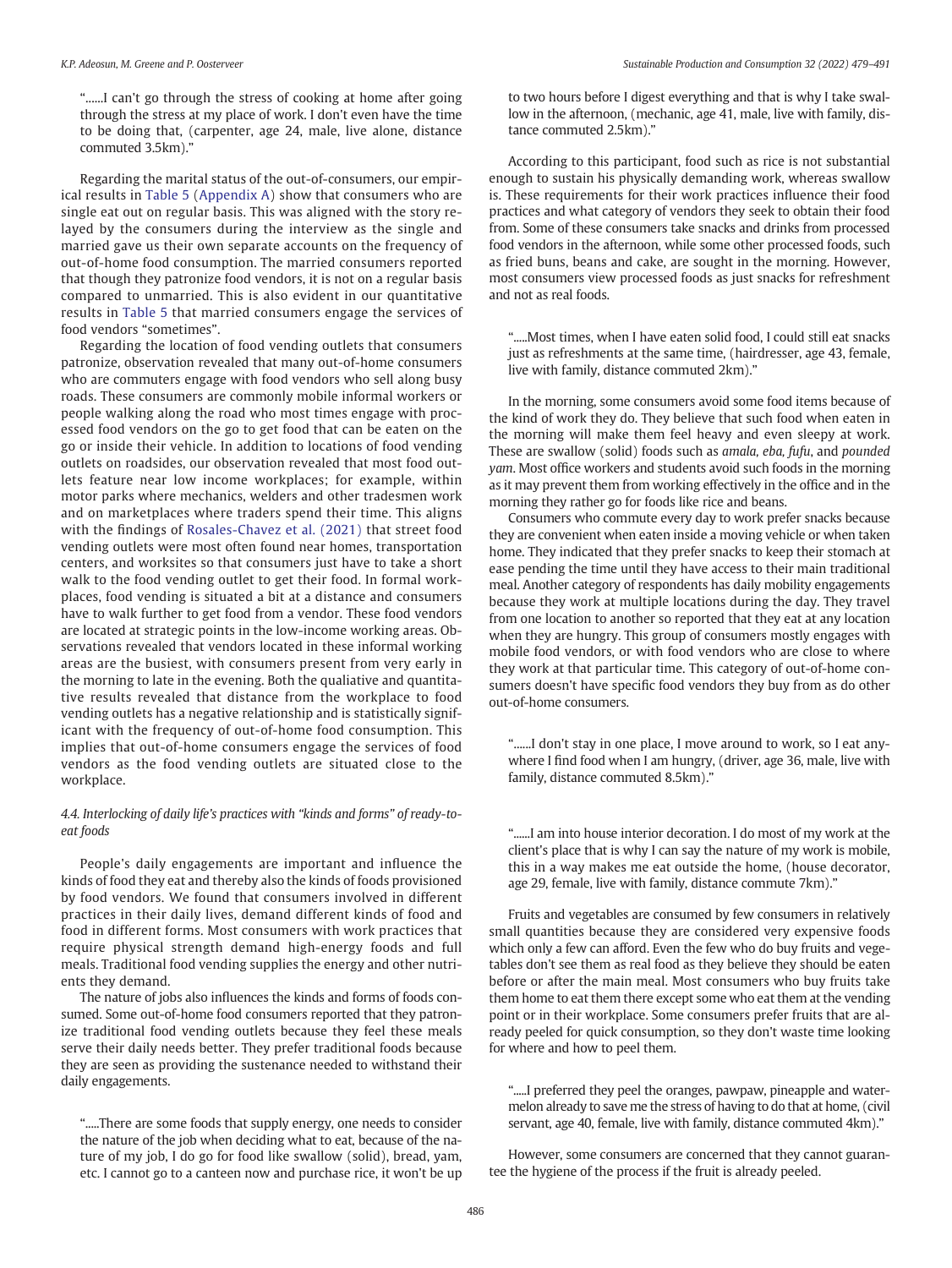Concerning the period of the day food is consumed in the food outlet, some consumers reported that because they don't have time to prepare food, they eat most of their daily meals at the food vendors. Some said that they eat all their daily food from food vendors while some only eat breakfast and lunch out as they take their dinner at home. From the results of quantitative analysis, breakfast and lunch were found to be significant and have a positive relationship with the frequency of out-of-home food consumption (see Table 5, [Appendix A](#page-11-0)).

## 4.5. Interconnections between convenience and taste in informal ready-toeat food vending practices

The in-depth qualitative inquiry revealed that out-of-home food consumption forms part of the daily food practices of low-income workers. This is due to their perceived need to achieve convenience in the context of their harried working lives, which limits their ability to cook at home hassle-free. As discussed above, the majority of interviewees highlighted the role of IRFV as enabling them to avoid the stress of cooking after a hectic working day.

The majority of the consumers agreed that it is particularly convenient to eat out in the morning before going to work because this facilitates minimizing stress during the morning rush to work. Cooking food in the morning demands energy and time which interferes with their mobility requirements and may lead to delays. Most the consumers consider street foods delicious and they prefer to engage with food vendors whose food tastes well. Most consumers recognize the taste of the food sold by their preferred food vendors and therefore they want to return to them. Participant observation at the food vending outlets highlighted the function and role of vending outlets also as social hubs and places of interaction where many customers chatted with vendors and customers as friends, often hanging around the stands to engage in conversation. This attests to the important social role of the vending outlets in neighborhoods, something which has been reported in previous work ([Isaacs, 2014](#page-12-0); [Caramaschi,](#page-12-0) [2016;](#page-12-0) [Stutter, 2017;](#page-12-0) [Panicker and Priya, 2020](#page-12-0)).

"......I come here to eat foods, more so, some of my friends come here too, atimes we hang out here to discuss politics and footballs... we discuss our personal lives jokingly, for instance, our relationships with our girlfriends [laugh]! (motor bike repairer, age 25, male, live alone, distance commuted 2km)".

While the social and community aspects were discussed, some consumers even consider themselves being locked into the practice of out-of-home food consumption because they don't have another option due to their daily work and domestic practice arrangements. The respondents indicated that eating outside is not always their preference and they only engage in it when they are out of time or in the afternoon, but most times they eat breakfast and dinner at home. For example, the following participant stressed that she felt out-of-home food would never meet the nutritional value and satisfaction levels of food cooked at home:

"......Although eating out is convenient and always available for consumption, it can never satisfy like food cooked at home, (trader, age 46, female, live with family, distance commuted 5km)."

Many interviewees expressed coping with this by choosing to stick to one particular vendor as their regular provider of meals, which they feel they can trust based on past experience to provide healthier, safer food compared to vendors they have less experience with.

".......Why I love to patronise the person I have been buying food from regularly is because if I have any complaint, I can easily trace the person and comfortably lodge my complaint. I only buy food from this woman here (barber, age 31, male, live alone, distance commuted 4.5km)."

## 4.6. Packaging and informal ready-to-eat food vending

It used to be common for consumers to go to a food outlet to sit and eat their food there. However, over time, more opportunities became available for consumers to take their food to their workplace or their home and consume it there so the practices of eating at the vendors and taking food away co-exist today. Different materials are used to package food for customers who do not want to eat their food in the food vending outlet. For instance, cellophane bags and foil are used to package food and some consumers reported bringing their own plates to avoid having to pay extra for the packaging material. This suggests that consumers are taking up some of the storage practices of vendors. For example, [Simopoulos and Bhat \(2000\)](#page-12-0) found that street food vendors used old jars and bottles, cane baskets, newspapers, and polythene pouches to serve food for takeaway. The interview discussions revealed that feelings of time availability and degree of busyness were important factors for determining whether or not a consumer sits at a food vending outlet to eat their food. Again work practices and contexts are key here. Some consumers are very busy and they prefer to quickly buy their food and eat it on the go or take it back to their workplace. Many expressed that they eat and work at the same time and in this sense out-of-home convenience food enables them to cope with the harried contexts of their daily lives. For processed foods, the most common practice is for consumers to buy and take it on or start to eat along the way as there is often no provision to sit and eat in the processed food vending outlets.

## 4.7. Daily life's practices: exploring synergies between out-of-home consumption and daily life practices

The practice theory perspective in the study allows us to analyze how urban poor consumers lock-in to out-of-home food consumption practices lies in specific temporal arrangements and interconnections between practices in daily life. It is in the arrangement of practices in daily life in specific temporally organized configurations between work, mobility, and domestic engagements that food consumption occurs. As the preceding discussion illustrates, IRFV and consumption practices are embedded in the broader range of practices that together constitute consumers' daily lives. Of particular interest in modernizing urbanizing contexts are practices related to mobility, work and domestic life. Building on the sections above, this section delves deeper into the relationship between these practices and IRFV practices.

### 4.7.1. Mobility practices

As the in-depth inquiry revealed, consumers engage in different daily activities, chiefly driven by their working arrangements that shape their dependency on daily consumption of street foods. It was further indicated above that although some consumers eat from home before going to work, the majority of them take their breakfast, lunch, and sometimes even dinner from food vendors regularly. Delving deeper into this, we found that most consumers do not live close to the place where they work, which means they have to travel some distance every day [\(Dubowitz et al., 2015;](#page-12-0) [Ghosh-Dastidar et al., 2017\)](#page-12-0). This is challenging in an urban area with a large population and a complex transportation system such as Ibadan.

"......My house to my workplace is very far, if I come to work like this [at 5 or 6 am], I don't reach home again until 8 p.m in the night, and by that time, I am very tired. The distance from home to workplace is far, that is where I could afford [to live], that coupled with traffic means I can't eat home often (filling station attendant, age 34, female, live with family, distance commuted 8.5km)".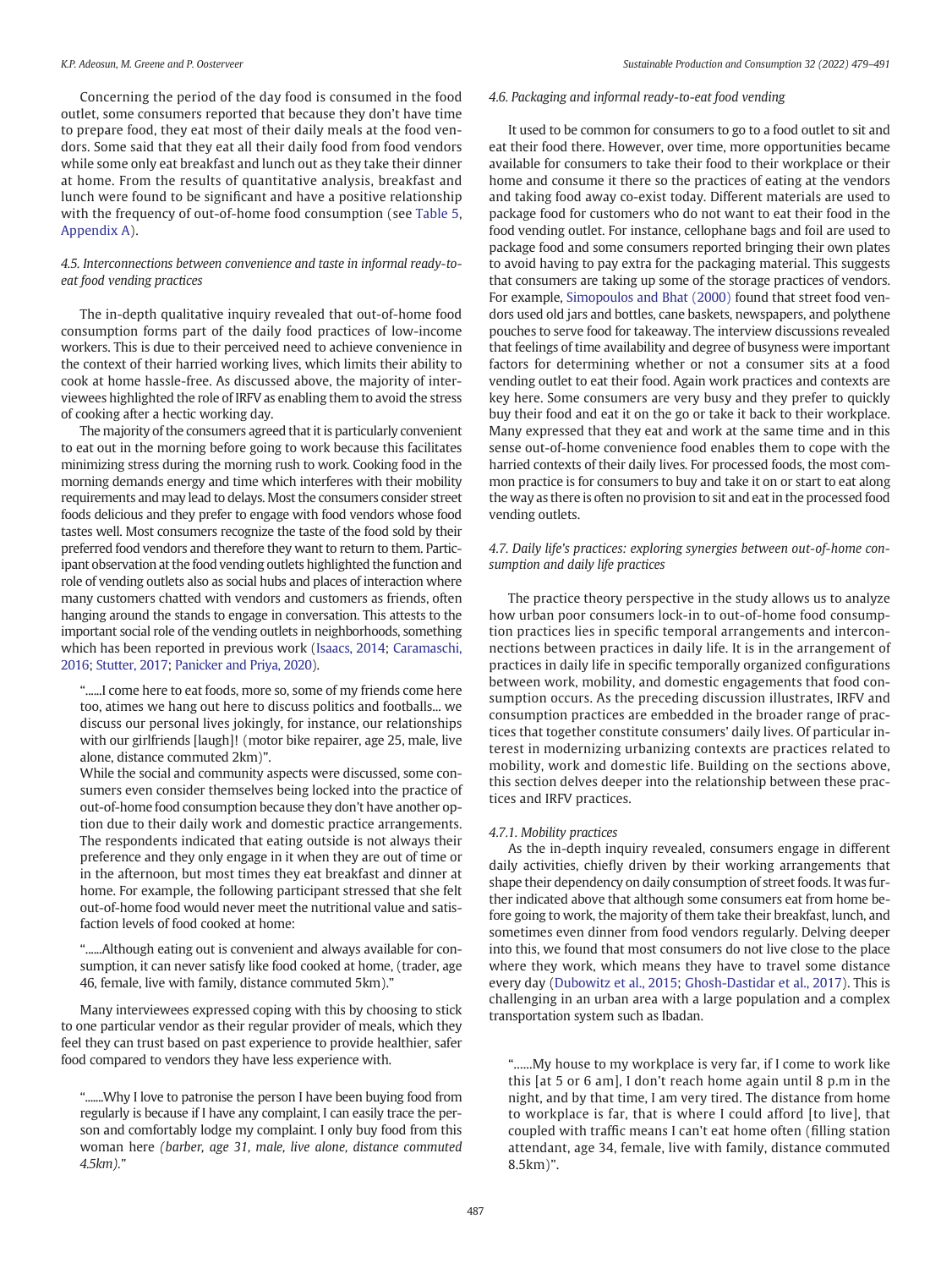The city's high population density, shaped by patterns of rural to urban migration, and the increasing population of low-income workers ([Adelekan, 2016\)](#page-12-0), is leading to traffic congestion, particularly in the mornings and evenings. People travel either by foot, bike or car and have to spend a large amount of time on the road. Most consumers, leave their homes as early as 5.30 am or 6.30 am depending on the nature of their jobs and the expected traffic on the road. For some, particularly transport workers, their job demands them to be at work as early as 6 am and sometimes even earlier. Therefore, when they are in their workplace, they engage with the services of food vendors, mostly for their breakfast and lunch. Often, people have to stay for a long time either at the motor park or along the road to wait for transport to their workplace or to their home. During these periods of waiting, they may engage with the services of food vendors, as they are not sure when they will get to their destination. As these mobilities, work and out-ofhome food vending and consumption practices hang together, their dynamics cannot be understood independently from each other. As mobile workers, by the virtue of the nature of their jobs, they move around to different work locations almost every week, and most times the work locations are far from their homes. This category of workers depends majorly on the services of food vendors, as is exemplifed by the account of one participant:

"......my job does not allow me to stay in one work location for too long. I work on different sites almost every week and these locations at times are not close to my house. I need to travel some distance before getting there, (bricklayer, age 44, male, live with family, distance commuted 3km)".

#### 4.7.2. Consumer's workplace and domestic practices

As the proceeding discussion indicates, most out-of-home food consumers engage with different kinds of jobs that keep them away from home until the evening or night. Furthermore, the temporal and spatial demands and conditions of their work produce daily domestic arrangements in which they are afforded little opportunity to engage in athome food preparation and consumption.

"......I am trader, I come to the shop early to meet the demands of early morning customers who want to buy children school materials from me, so don't have time to prepare my morning food because of this (trader, age 47, female, live with family, distance commuted 3km)".

At times, they prefer buying food out of home because when they come home from work, they are too tired to start preparing food as it will take some time before a meal is ready.

".......I eat at least twice regularly outside the home due to the nature of my business whenever I'm at work, my breakfast and lunch are to be eaten out-of-home (trader, age 51, male, liive with family, distance commuted 3.5km)."

This category of consumers take snacks as their "lunch", even though they claim this is not a real meal to them. The study found two types of workplace environments that interrelate differently with food vending: the formal and the informal workplace. On the other hand, the kinds of food vending outlets in the formal workplace environment is of more standard because they are more organized, a bit expensive and neater compared to what is obtainable in informal food vending outlets' environment.

There are also some activities that take the time of out-of-home consumers, apart from food provisioning. Some consumers indicate that in the morning they have to do the necessary household chores, prepare children for school, clean the house and therefore lack the time to also include food provisioning and preparation as these constitute part of their domestic work on daily basis. Otherwise, they feel that they cannot effectively juggle competing domestic and work practices and arrive on time for work. So, to be able to leave home on time they engage the services of food vendors to meet their food needs.

".......As for household chores which include sweeping, washing plates, preparing children for school and home work – these are done early in the morning and I must still go to work, so I find it difficult combining early morning food preparation with them (trader, age 41, female, live with family, distance commuted 2.5km).

In addition to temporal constraints associated with working conditions, some of the participants reported living in conditions without full access to kitchen facilities, which is common among low income young adults living in the city and migrants. The category of people live in just one room apartment and at times they may be up to 2 to 4 occupants living one room, and hence have no space for activities like food preparation. Some respondents reported that getting their own personal accommodation is a difficult task as they don't have enough money to do that, they are just managing with friends. Reflecting wider patterns of rural to urban migration in Nigeria and other Global South contexts [\(Pendleton et al., 2014](#page-12-0); [Adelekan, 2016;](#page-12-0) [Nickanor](#page-12-0) [et al., 2016](#page-12-0)), recent migrants coming to Ibadan from rural locations were particular constrained in terms of access to accommodation, tending to rely on friends for housing allowing them to work and earn their income. This negatively constrained their ability to cook at home and instead force them to rely on out-of-home food. Moreover, our quantitative results revealed that consumers who live with their family members still patronize food vending outlets frequently. Interviews revealed that people living in a family or friend's house temporarily often don't have full access to the cooking facilities:

".....I hardly cook food at home because I am presently staying with someone, I don't have an apartment of my own (apprentice, age 27, male, live alone, distance commuted 4km)."

## 5. Discussion

This paper argues that while insights from nutrition perspectives and economic aggregation studies of out-of-home food consumption in Global South contexts exist, sociological work in this area remains relatively under-represented. Specifically, the interrelations between out-of-home food consumption and food vending practices in the context of the daily lives of urban dwellers are still underexplored. Seeking to begin to address this gap, this paper has sought to advance insights into the social dynamics of out-of-home food consumption in relation to urban poor daily lives. In doing so, we have extended work on practices arrangement bundles from Global North contexts to analyze out-of-home food consumption practices and their embeddedness in daily lives and systems of provision in Global South settings.

Specifically, the analysis in this paper has explored how consumption practices of the poor are embedded within and entangled with other daily practices and wider out-of-home food consumptionvending systems of provision. Drawing on the conceptual framework of Spaargaren and Van Vliet on the interconnections between lifestyles and system of provision, our study reveals interconnections between food system provision and out-of-home consumption practices as they are embedded arrangements of daily life practices, such as those relating to mobility, work, and domestic engagements (see [Fig. 3\)](#page-10-0). In the context of urban Ibadan, mobility, work, and domestic practices are bundled in the everyday lives of individuals which interlock with their out-of-home food vending-consumption practices [\(Fig. 3\)](#page-10-0).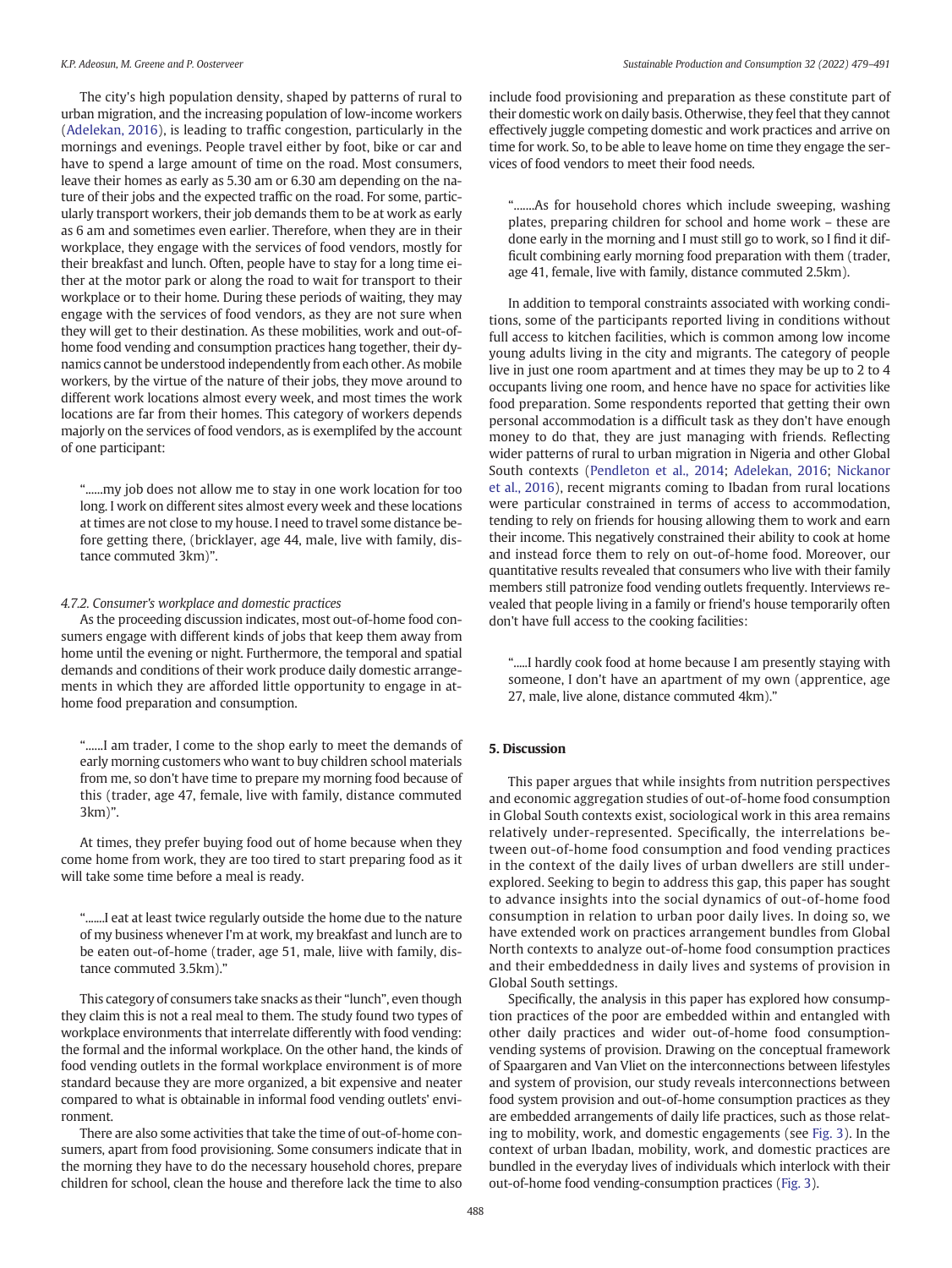<span id="page-10-0"></span>

Fig. 3. Interconnections of practices embedded in urban food practices.

#### 5.1. Consumer's socio-economic and out-of-home food consumption

Our study further adds to existing framings by both [Giddens \(1991\)](#page-12-0) and [Spaargaren and Van Vliet \(2000\)](#page-12-0) by portraying the importance of the socioeconomic positionality of consumers in shaping daily out-ofhome food practice dynamics. Focusing on a particular excluded group of consumers, low-income and insecure workers, our findings indicate that their socioeconomic characteristics significantly shape how the intersections of daily life practices and systems of provision play out. The socioeconomic contexts of low-income consumers' lives play an important role in how food is provisioned in urban areas and how food vending services cater to their daily food needs. Our study revealed the particular importance and structuring role of consumers' work and occupational contexts in patterns and performances of food vendingconsumption practices; for instance, people with informal jobs take most of their daily meals from food vendors on a regular basis, because the nature of their job gives them no time to prepare their food at home. This is in contrast to consumers with formal, more secure and higher paying jobs who have the possibility to better plan their daily schedules and manage to prepare at least one or two meals a day for themselves at home. Resonating with findings by other (e.g. [Hill et al. \(2016\)\)](#page-12-0), this study further found that the most reliant food vending consumers often need to juggle multiple low income jobs to make a living. This suggests that the work context of lower income workers results in configurations of daily lives that lock consumers into out-of-home food consumption. Our quantitative findings reveal key socio-economic factors that play an important role in the daily food consumption of the urban poor. The occupation of the urban poor is crucial for what they eat, when they eat and where they eat. Even though some socioeconomic factors are not statistically significant, their directional relationships with out-of-home food consumption practices are positive. This implies that these socio-economic factors still play a role as was revealed in our qualitative analysis. Consequently, our mapping reveals that these food outlets are very prominent and important to food security in low-income food environments. Observations during the mapping method revealed that various food outlets are located on strategic points close to consumers' workplaces. Therefore, lowincome consumers find it convenient to engage the services of these food vendors due to the fact that the specific temporal configuration and arrangement of practices making up their daily lives create conditions in which it is difficult for them to engage in food preparation and consumption at home. Consumers' discussions about their daily lives revealed a dynamic interaction of the demands of their working practices, domestic and caring responsibilities, living location, and daily mobility practices, which allcombine in influencing their daily out of home food consumption. In light of this, consumers stressed they are aware that food vendors are accessible near strategic points sited close to their workplaces, so they do not need to worry about their access to food. Even before the food is ready in the morning some consumers are already on standby waiting to buy food. In the meantime they engage in social interactions discussing politics, football, etc. Our analysis adds to accounts that illustrate that food consumption practices are changing from home-based to out-of-home, particularly among this low-socioeconomic group of consumers. The implications of this are that policies and interventions should also be focused on this change and search for opportunities to improve the provision of diverse and more healthy food.

The study further suggests that these dynamics concerning the structuring role of work intersect with other social differences, such as household situations and composition. Urban areas are becoming over-populated as a result of rural-urban migration, so housing facilities are limited in rapidly expanding cities such as Ibadan. The majority of these migrants are poor and lack proper housing arrangements because they don't have the resources to secure accommodation. Most of the time, the houses that poor people can afford are located far from where they work and may not have kitchen and cooking facilities as they often live in rooms with many others. These wider political-economic, urbanisation and spatial restructuring contexts have a huge impact on the emerging lock in of many urban poor consumers to out-of-home food vending-consumption practices as it leads to a larger likelihood of depending on IRFV.

#### 5.2. Daily life's practices and ready-to-eat foods

This study found that out-of-home food consumption practices are influenced by the daily practices of consumers. Practices in everyday life interlock with the degree of frequency and dependency consumers have on IRFV practices for their daily nutritional needs as well as the kinds of food they choose to eat. This implies that the contexts of urban dwellers' daily engagements and daily life practices change in line with broader dynamics in urbanisation and associated work and family dynamics, food vending outlets have expanded to meet their changing daily needs. In light of these dynamics, and the urban food system research and policy should also focus on the food vending sector and recognize its strategic position to see how it can be repositioned to better serve the poor in terms of food security and nutritional health. This aligns with the findings of [Mattioni et al. \(2020\)](#page-12-0) that individuals have complex practices around food which shape out-of-home food consumption practices. Having access to different kinds and forms of foods in the urban environment enables consumers to survive and cope with their everyday actions in the context of harried and demanding jobs. Previous research has indicated that food vendors actively engage with these routinized everyday actions and try to supply food that fits their demands [\(Adeosun et al., 2022](#page-12-0)). Food vendors have knowledge about the interjections between the consumers' daily engagements and the kinds of food they prefer, and they take this into consideration in the selection of their menu settings. Their understanding of consumer daily life's practices not only influences the food items provisioned but also the time when and the forms in which the food is provisioned (see [Adeosun et al., 2022\)](#page-12-0). These daily life practices and their intersections with systems of provision should be incorporated into the urban food system framework and taken into consideration when addressing food security. People in cities engage in multiple practices in their everyday life and the dynamics in time and space shape their daily performances including the out-of-home food consumption practices of the urban poor. Traditional food vending is most popular among out-of-home consumers to secure their main meal, because it allows them to participate in the demanding practices constituting their daily lives. Thus traditional food vending seems to fit better into the food system and food security framework of urban Nigeria compared with other food vending categories. This again resonates the findings of [Mattioni et al. \(2020\)](#page-12-0) who reported that traditional food outlets such as the Feria have played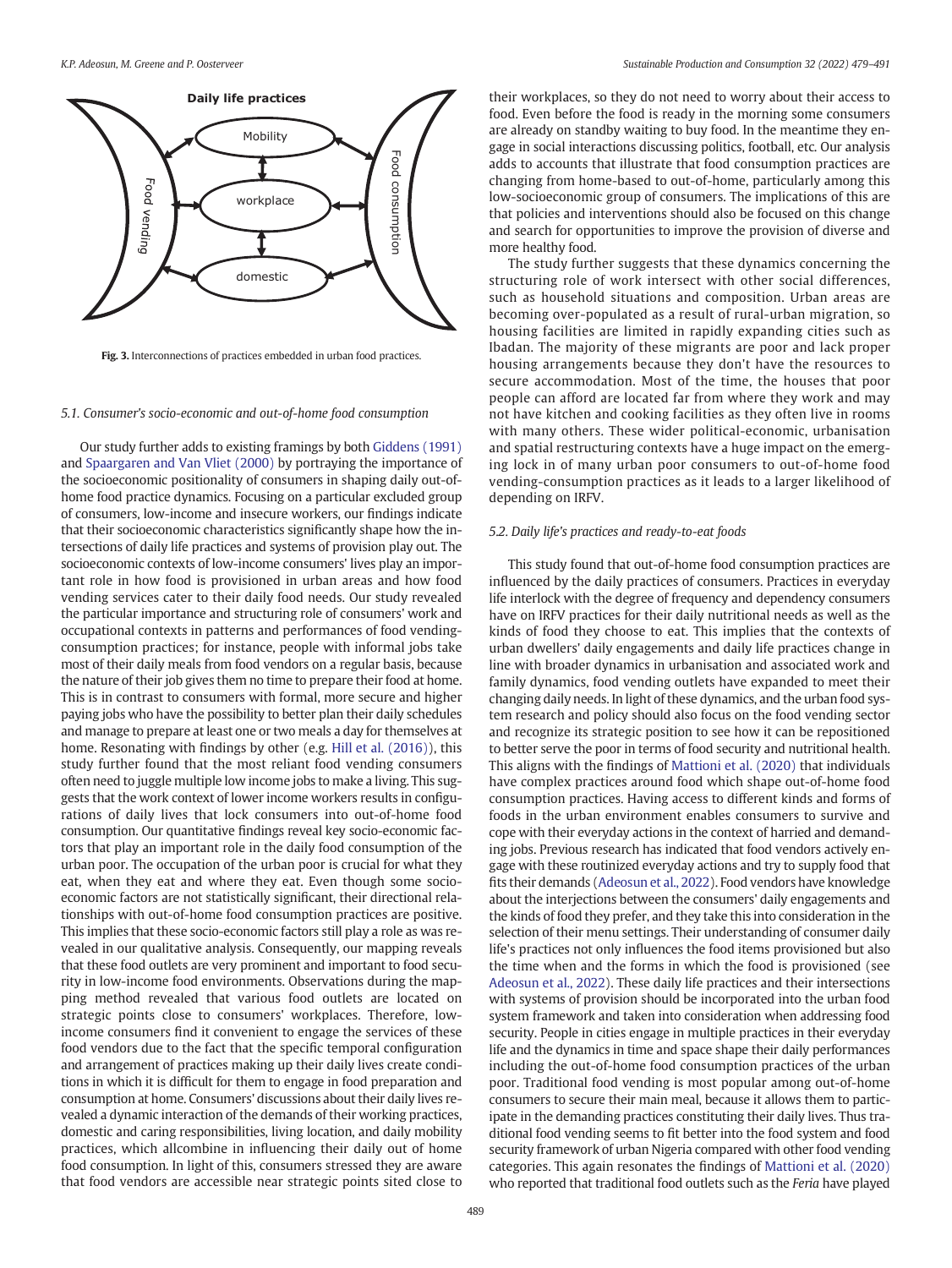<span id="page-11-0"></span>an important role in keeping alive certain aspects of a balanced diet in Costa Rica. On the other hand, fruits and vegetables are patronized less because only a few can afford them while they are also not really seen as a meal but mostly a way to aid digestion.

Most consumers perceive street foods as very convenient because they are always available. They can be bought without stress and do not require physically partaking in their provisioning. Packaging also attracts consumers to IRFV, because they can take the food with them. The consumers know the food vendors who always provide tasteful foods and they go there to regularly buy their food. These demand elements are embedded in street foods and continue to strengthen the social relationships between food vendors and consumers. Since convenience, and taste are important elements in consumer demand, food vendors can build on these to increase their sales. These demand elements in food vending practices co-evolve with the practices of food vendors, which can be harnessed to develop healthier, and more diverse food products for customers.

This study showed that people have urban daily life practices that shape their out-of-home food consumption practices, particularly through mobility, work and domestic practices. The findings reveal that these daily practices influence urban dwellers' out-of-home food consumption practices. These findings build on [Castelo et al. \(2021\)](#page-12-0)'s call that single practices like eating need to be understood as being embedded in daily routines and connected to other practices that constitute arrangements of practices. Daily life practices are linking different practices together that interplay with food demand and provisioning in urban areas. This means that the balance in the diets of out-ofhome consumers depends on the kind and number of food items the food vendor is able to provision.

#### 6. Conclusion

This study highlights the embeddedness of informal ready-to-eat food vending-consumption practices in systems of provision and in daily life practice arrangements of low-income urban dwellers in Ibadan, Nigeria. The informal nature of their jobs was a prominent factor that propels the expansion of out-of-home food consumption practices as well as the food vending outlets supporting them. Food outlets are often situated close to the workplace for easy accessibility. Work, mobility, and domestic practices are critical daily life actions that interfere with the urban food supply system. These interconnecting daily life practices influence how, when, what, and where people consume their daily foods. The food vending sector fills an important gap in accomodating food needs among this group. Previous research has explored how changing temporal and practice arrangements in daily life have shaped consumption practices of various kinds in different Global North settings. However, such insights regarding wider transformations in daily practices and food consumption in the Global South have not been studied adequately through a social practice framework. The findings outlined in this paper relating to the importance of wider daily life dynamics of the urban poor in shaping their food consumption practices may be similar to other contexts, particularly in sub-Sahara Africa, with similar socio-economic orientations and demographic characteristics. However, further work is needed to understand the intersections between transforming everyday lives and consumption in Global south settings. This work can help to offer more critical insights into the ways in which urban lives and the globalizing political-economic dynamics underpinning them, are locking urban poor consumers into certain consumption practice trajectories. This paper argues that to serve the urban poor better in terms of providing daily meals that contain the necessary nutrients for a balanced diet, the food vending sector needs to be better aligned with the daily lives of the urban poor to serve them meals with balanced diets. It may be difficult in developing countries to directly influence the everyday lives of the poor, but the food vending sector may be steered more easily through interventions to improve the type and quality of food provisioned. This may require

further training and education on the importance of providing diverse and healthy meals.

This paper has shown that food consumption is not a singular practice but is interconnected with arrays of different practices which have an influence on how food consumption is shaped in the wider urban food environment. Building on a body of work that explores bundles and complexes of interconnected practices as the site of social life, the social practice outlined in this paper perspective provides a useful framework to understand these interconnections in relation to out-ofhome food consumption. Providing insights into how food consumption interacts with broader urban daily lives can help to inform and identify opportunities for (policy) interventions aimed at improving informal ready-to-eat food vending-consumption practices towards more healthy and sustainable food consumption among the urban poor. The intersections between daily life practices and out-of-home food consumption should be taken into consideration in the food system framework as well as in food policy implementation and application. This study is limited as it only covered a small number of food vending outlets in selected low-income urban areas of Ibadan. Also, some consumers had limited time available to be interviewed after having their meal, as they wanted to return to their workplace immediately. Further research is needed that explores how interconnecting practices in daily life influence the food consumption practices of low-income groups as well as other socio-economic groups in Nigeria and other contexts in the Global South.

## Declaration of competing interest

The authors have no conflicts of interest to declare that are relevant to the content of this article.

#### Acknowledgement

The research was funded by Consultative Group on International Agricultural Research (CGIAR) as part of Agriculture for Nutrition and Health (A4NH) project under the interdisciplinary project: Food Systems for Healthier Diets (FSHD).

#### Appendix A

### Table 5

Ordered probit result: frequency of out-of-home food consumption.

| Variable                          | Occasionally<br>(1) | Sometimes<br>(2) | Regularly<br>(3) |
|-----------------------------------|---------------------|------------------|------------------|
| Gender                            | $-0.008$            | $-0.003$         | 0.011(0.044)     |
| (1 if Male, or 0 if female)       | (0.031)             | (0.012)          |                  |
| Age                               | $-0.001$            | $-0.000$         | 0.001(0.002)     |
| (years)                           | (0.001)             | (0.001)          |                  |
| Occupation                        |                     |                  |                  |
| Trading                           | $-0.081**$          | $-0.037*$        | $0.117**$        |
| (1 if trading, or 0 otherwise)    | (0.038)             | (0.021)          | (0.058)          |
| Artisan                           | $-0.091**$          | $-0.044**$       | $0.136**$        |
| (1 if artisan, or 0 otherwise)    | (0.036)             | (0.022)          | (0.056)          |
| Marital status                    | 0.019(0.037)        | 0.008(0.015)     | $-0.027$         |
| (1 if married, or 0 otherwise)    |                     |                  | (0.052)          |
| Living situation                  | 0.052(0.047)        | 0.015(0.010)     | $-0.067$         |
| (1 if live alone, or 0 otherwise) |                     |                  | (0.056)          |
| Income                            | $-0.025$            | $-0.010$         | 0.035(0.028)     |
| (Naira/month)                     | (0.020)             | (0.008)          |                  |
| Part of meal eating out           |                     |                  |                  |
| Breakfast/lunch/dinner            | $-0.118**$          | $-0.102*$        | $0.220***$       |
| (1 if yes or 0 otherwise)         | (0.035)             | (0.052)          | (0.085)          |
| Breakfast/lunch                   | $-0.131**$          | $-0.109**$       | $0.241***$       |
| (1 if yes or 0 otherwise)         | (0.032)             | (0.044)          | (0.072)          |
| <b>Breakfast</b>                  | $-0.042$            | $-0.023$         | 0.065(0.074)     |
| (1 if yes or 0 otherwise)         | (0.044)             | (0.030)          |                  |
| Lunch                             | 0.005(0.041)        | 0.002(0.016)     | $-0.007$         |